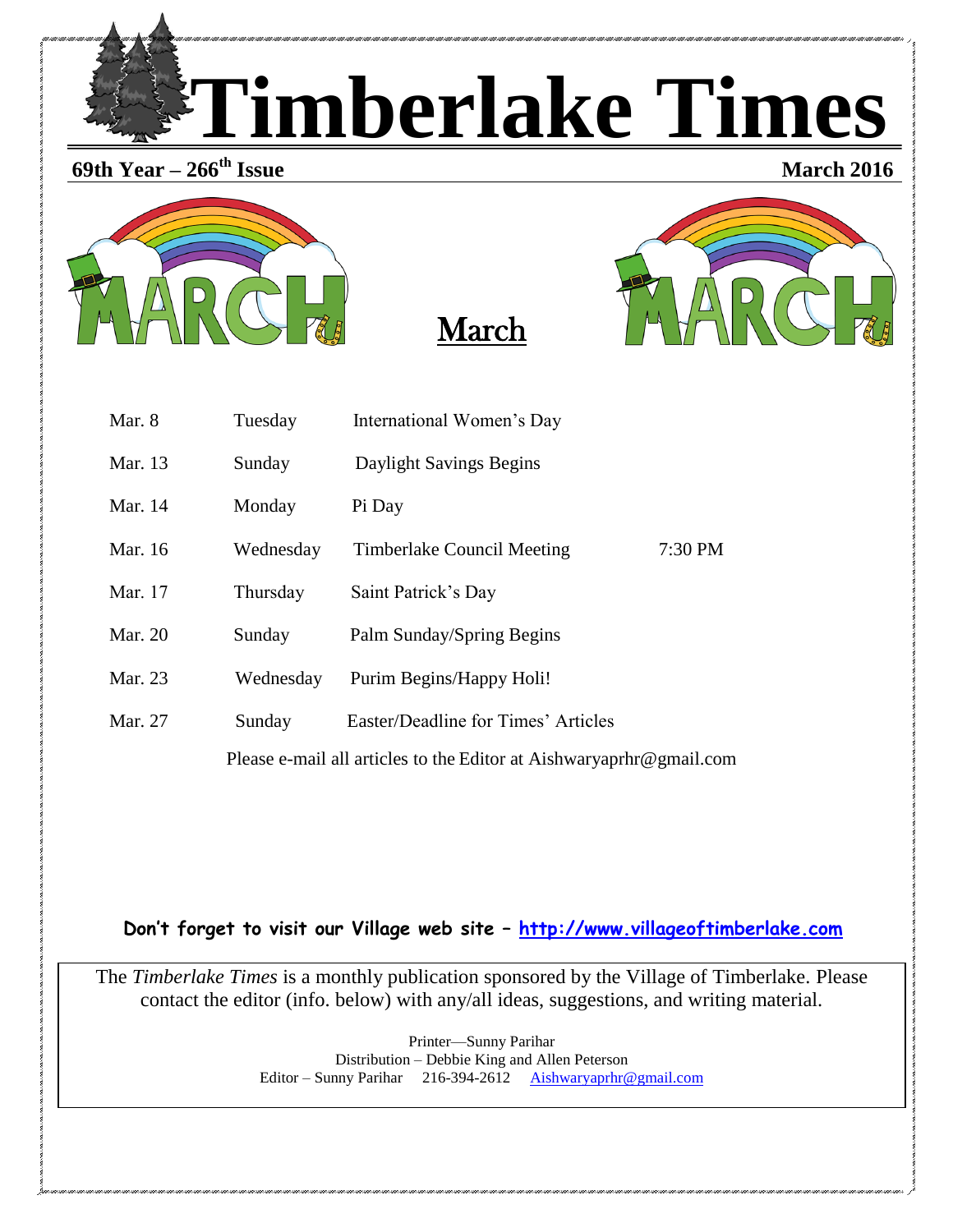## March 2016 **Page 2 Timberlake Times Timberlake Times Page 2 Page 2 Page 2** Open Position

If anybody is interested in becoming a volunteer printer of the Timberlake Times, please contact the editor, Sunny, at 216-394-2612. Your help will be much appreciated and will allow the paper to continue being published in a timely manner.

# *Village Public Announcement*

We are currently looking for volunteers to participate in the Timberlake Times Committee, headed by Council Member Shannon Parihar. If you are interested in joining the committee, please contact Shannon at 216-526- 3967.

# *Coffee Pot Talk*

Our first ever "COFFEE POT TALK on February 8, 2016 at the Village Hall was very enlightening. A brief history of Timberlake was discussed. Several Villagers shared their experience of living in our town by the great lake. A montage DVD of past history was shown and a scrap book of past events was presented. Come share your of Timberlake with your neighbors. Future discussions can be about beach erosion, Village trees, and safety of our neighborhood.

We will continue to meet at the village Hall on the second Monday of the month at 10:00 a.m. Contact Ron Mona at [440 942-2887](tel:440%20942-2887) and a seat will be saved for you!

Thank you, Ron Mona



**EASTER EGG HUNT**

# Saturday, March  $26<sup>th</sup>$ , 11AM

# Village Hall

The Village Easter Egg Hunt, sponsored by the Village Club, will start at 11AM promptly. As always, the hunt will be outdoors if the weather permits. Young children will hunt first, followed shortly by the older kids. We will have games and crafts for the kids. Juice and coffee will be provided. We need volunteers to buy or bake treats and pastries. If you can help, please call Dave or Julie Cattani at 440-278-4038.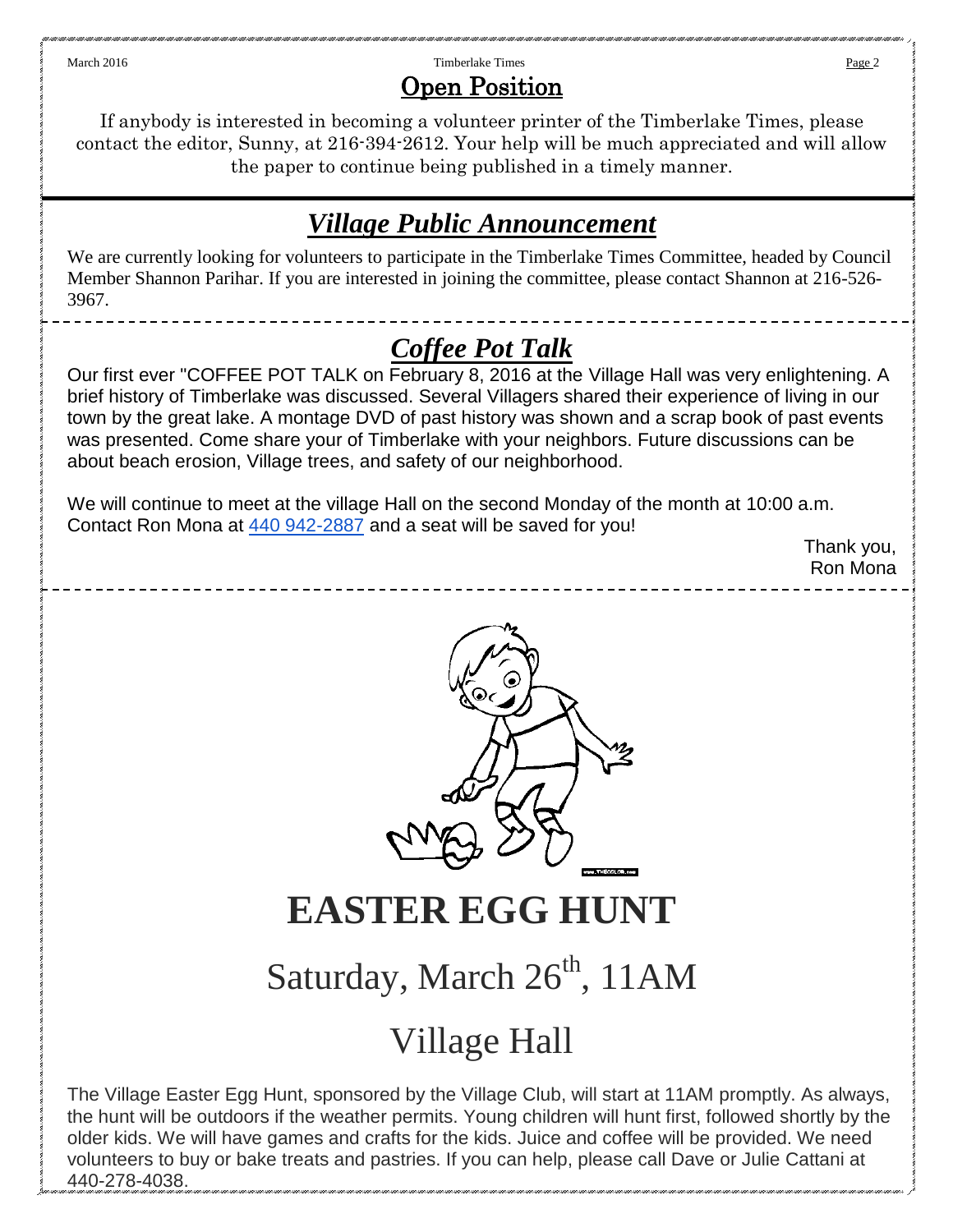# March 2016 **Page 3 Contract 2016** Timberlake Times **Page 3 Page 3** *Village of Timberlake*

John Roskos, Mayor John Roskos, Fiscal Officer MEMBERS OF COUNCIL

Dennis Dicki Ritu Sharma Shannon Parihar

Linda Murphy Anthony Swartz Mike Stanton TIMBERLAKE COUNCIL MEETING February  $16<sup>th</sup>$ , 2016

Mayor Roskos opened the meeting with the pledge to the flag at 7:31 PM. After the public portion, Mayor Roskos asked for roll call of the officers. All council members were present along with our Solicitor and Mr. Roskos. The Mayor said there will be a General Health Advisory meeting he will be attending on March  $14<sup>th</sup>$ , 2016 to go over Lake County's Health Budget for 2016. There is also a primary election coming up on Tuesday, March 15<sup>th</sup>, 2016. The Ohio Municipal League will have a newly-elected council training for all newly elected council personnel. The United States Census Bureau will be conducting a census for 2017. The Mayor asked for a motion to approve January  $19<sup>th</sup>$ , 2015 Council Minutes.

Motion to approve without changes and corrections: Stanton

Seconded: Sharma

Ayes: Dicki, Stanton, Parihar, Swartz, Sharma, Murphy

Nays: None

Motion carried; Minutes approved.

## **SERVICE**

Service department purchased a new salt chute for the truck which is working well. Currently, Mr. Swartz is looking for quotes for lawn equipment. He has also been thinking about working with juvenile courts to clean up the Village, along with the Boy Scouts. The North Storm Water Training will also be coming up, which the Mayor passed on to Mr. Swartz during the meeting to attend if he chooses to. **SAFETY**

Mr. Stanton is working with the Chief to go over the policy manual along with other solutions to cater to the Village's needs. Mr. Stanton spoke to the officers in order to ensure that officers are improving their performance and the way they are representing the Village. More of these changes will be discussed during the Safety meeting after the Council meeting. Mr. Stanton is working with the Chief to be sure that the Police Department is productive, viable, and economical.

Chief Esser answered a question in regards to a shooting of a deer earlier in January. A call came in about a potentially sick deer, which the Timberlake police shot. The officer did not miss with the pistol, but needed to discharge additional bullets to kill the deer. A .22 rifle was used to put the deer down. Currently, the Village owns two shot guns, per the Chief, and no high-powered rifles.

Chief Esser provided the monthly police report, citing 32 citations, 191 house checks, 44 playground checks, and 10 beach checks. There were also 25 reports in the past month. The Chief also attended a staterequired LEADS training in the past month through which he received certifications for new roles. **SEWERS**

Ms. Parihar reported no complaints and no flood calls for the past month. She also received an Ohio EPA report from the Mayor in the past month that noted the salt that was used in the Village along with other environmental factors including tonnage of leaves, brush, grass, etc. Ms. Parihar plans on registering for a 2016 Storm Water Conference to become more familiarized with her new role. Mr. Stanton informed the council that the shed can only hold about 18 tons of salt, even though it is made to hold 20 tons. Mr. Mayor also informed Ms. Parihar of a potential candidate for doing the snaking in the Village.

## **TREES AND RECREATION**

Dr. Sharma will work with the Holden Arboretum to get trees this Spring. She has been trying to contact Mary Trepal to gain more information about her position. There is also an Urban Forestry Conference coming up in March that Dr. Sharma will attend for further knowledge about her new role.

## **FINANCE**

Mr. Dicki presented Resolution 2016-07, approving and directing payment of certain bills by the Village. Motion to approve Resolution 2016-07: Dicki